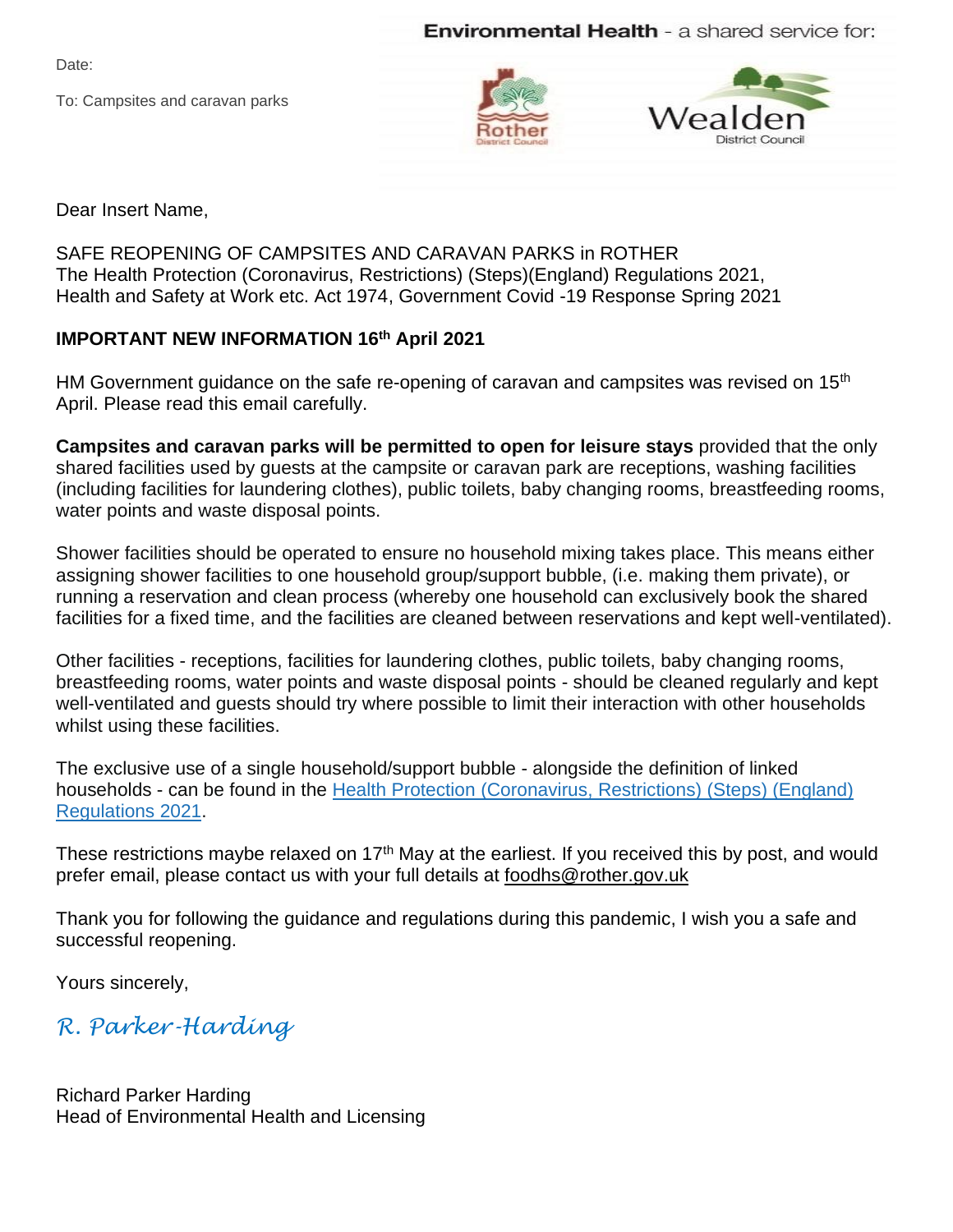## **GENERAL**

The following list is not exhaustive, and you should always have Covid security, and the prevention of the spread of the virus, at the forefront of your minds.

- Further guidance on the visitor economy at [https://www.gov.uk/guidance/working-safely](https://www.gov.uk/guidance/working-safely-during-coronavirus-covid-19/the-visitor-economy)[during-coronavirus-covid-19/the-visitor-economy](https://www.gov.uk/guidance/working-safely-during-coronavirus-covid-19/the-visitor-economy)
- Visit Britain new standard "We're Good to Go" for all sections of the tourism industry at <https://www.visitbritain.org/were-good-go-industry-standard-all-sectors-tourism-industry>
- Trade guidance has been issued by many bodies for details please contact your organisation directly.
- Encourage customers to email, use website or apps when ordering or calling ahead to make appointments.
- Ensure your Covid-19 and fire risk assessments are up to date and amend in light of any changes.
- Check your caravan/camp site licence is up to date. Applications to update licences can be made on line at [https://www.rother.gov.uk/licences-and-permits/caravans-and](https://www.rother.gov.uk/licences-and-permits/caravans-and-camping/caravan-and-touring/)[camping/caravan-and-touring/](https://www.rother.gov.uk/licences-and-permits/caravans-and-camping/caravan-and-touring/)
- Consider liaising with neighbours and resident associations before you reopen; it is likely that the ambient noise levels, particularly with greater use of outdoor areas, will increase and residents may become sensitive to noise issues.
- It is likely that the way people socialise at your premises will be very different whilst coronavirus restrictions remain in place. Remember the conduct and behaviour of your customers remains your responsibility.

## **HEALTH AND SAFETY**

- Every business must be "Covid Secure". This means a risk assessment must be prepared, if you employ 5 or more people this must be written down. You will need to develop hand washing and cleaning procedures, health checks for employees, reorganise seating areas and work areas to maintain social distancing, develop instructions for customers on service and payment processes.
- At this webpage you will find advice on how to do all this and helpful checklists to prepare to re-open; [https://www.rother.gov.uk/environmental-health/healthy-workplaces/support-and-advice-for](https://www.rother.gov.uk/environmental-health/healthy-workplaces/support-and-advice-for-businesses-during-the-covid-19-pandemic/)[businesses-during-the-covid-19-pandemic/](https://www.rother.gov.uk/environmental-health/healthy-workplaces/support-and-advice-for-businesses-during-the-covid-19-pandemic/)
- Free to download posters are available at